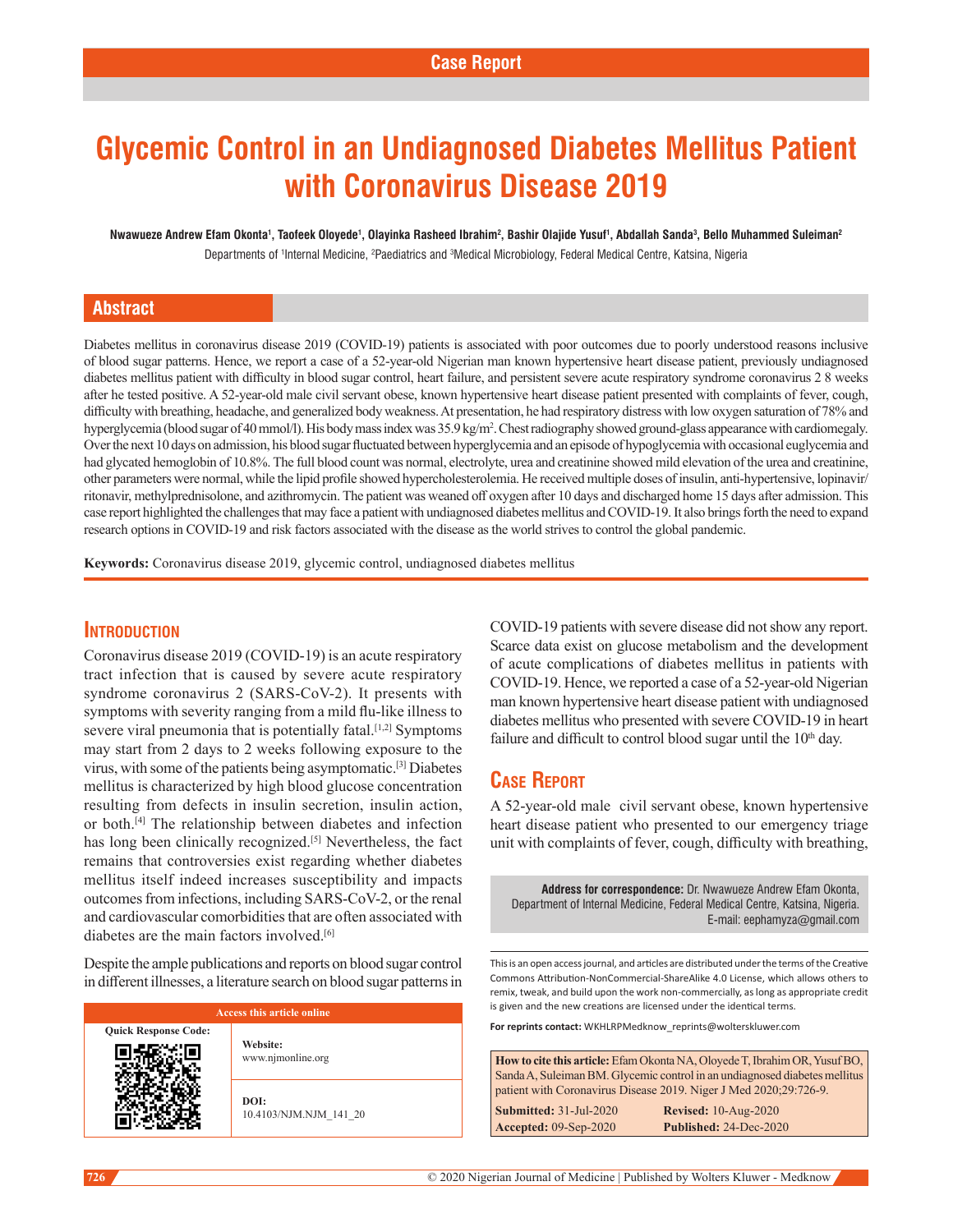headache, generalized body weakness, and malaise of 5 days duration. There was an associated history of orthopnea and paroxysmal nocturnal dyspnea. He was not a known diabetic. He did not smoke cigarettes but ingested alcohol (an average of 5 units in a day). For the hypertensive heart disease, he took oral amlodipine/valsartan 10/160 mg, spironolactone 25 mg, clopidogrel 75 mg, and frusemide 20 mg daily for the past 10 years. Examination findings at admission showed a severely obese middle‑age man with a body mass index of 35.9 kg/ m2 and a waist circumference of 110 cm. He was in obvious respiratory distress, febrile with a temperature of 37.9°C, not pale, mild dehydration, not cyanosed, and had bilateral pitting pedal edema. The blood pressure was 140/90 mmHg; pulse rate was 102 bpm, regular, and full volume, oxygen saturation was 78% in room air, had bibasal crepitations on both lungs. The other systemic examination findings were not remarkable. He tested positive for SARS-CoV-2 using reverse transcriptase polymerase chain reaction. The investigation results showed a normal full blood count [Table 1]; chest X-ray showed ground glass appearance with cardiomegaly [Figure 1]; the point of admission random blood glucose was 40 mmol/l (laboratory). The blood sugar pattern showed hyperglycemia in the first 2 days of admissions. From day 3 to 10, he had a fluctuating blood sugar of hyperglycemia with occasional hypoglycemia [Figure 2]. Urinalysis showed pH = 6.2, glucose  $(++)$ , protein  $(+)$ , nitrite (+), and glycated hemoglobin (HbA1c) of 10.8%. The lipid profile showed hypercholesterolemia [Table 1]. The electrolyte, urea, and creatinine showed mild elevation of urea and creatinine, with other parameters being normal [Table 1].

He was managed as a case of known hypertensive heart disease in heart failure with diabetes mellitus and COVID‑19. The patient received intravenous amoxicillin-clavulanic acid, methylprednisolone, torsemide, subcutaneous (Sc) enoxaparin, oral azithromycin, zinc sulphate, Vitamin C, amlodipine/valsartan, and spironolactone. The symptoms of respiratory distress and heart failure improved over 48 h on admission and the oxygen at 8–10 L/min he received through nonrebreathing facemask was reduced to 4‑5 L/min 5 days into



**Figure 1:** Chest radiograph of the patient (not pattern)

admission. He received 10 IU of soluble insulin for the first 24 h without achieving euglycemia. On the  $2<sup>nd</sup>$  day, he was switched to insulin infusion at 60 IU in 500 ml of normal saline 6 h with hourly blood sugar check [Figure 2]. The glycemic

#### **Table 1: Laboratory data of the patient**

| <b>Test name</b>                  | <b>Result</b> | <b>Units</b>     | Normal ranges |
|-----------------------------------|---------------|------------------|---------------|
| Full blood count                  |               |                  |               |
| Packed cell volume                | 38            | $\frac{0}{0}$    | $35 - 53$     |
| White blood cell count            | 8800          | /mm <sup>3</sup> | $4.0 - 10.0$  |
| Platelet count                    | 203           | $\times 10^9$ /L | 100-350       |
| Neutrophil                        | 61            | $\frac{0}{0}$    | $45 - 75$     |
| Lymphocyte                        | 31            | $\frac{0}{0}$    | 25-45         |
| Monocyte                          | 5             | $\frac{0}{0}$    | $3 - 7$       |
| Basophils                         | $\theta$      | $\frac{0}{0}$    | $0 - 1$       |
| Eosinophils                       | 3             | $\frac{0}{0}$    | $1 - 3$       |
| Electrolyte, urea, and creatinine |               |                  |               |
| Creatinine                        | 128           | umol/l           | $62 - 115$    |
| Urea                              | 8.8           | mmol/l           | $2.5 - 7.1$   |
| Sodium                            | 143           | mmol/l           | 135-145       |
| Potassium                         | 4.2           | mmol/l           | $3.5 - 5.5$   |
| Chloride                          | 100           | mmol/l           | 98-108        |
| <b>Bicarbonate</b>                | 24            | mmol/l           | $21 - 28$     |
| Lipid profile                     |               |                  |               |
| Total cholesterol                 | 203           | mg/dl            | $\leq 200$    |
| Triglycerides                     | 192           | mg/dl            | $<$ 200       |
| HDL cholesterol                   | 98            | mg/dl            | >60           |
| LDL cholesterol                   | 66.6          | mg/dl            | < 100         |

HDL: High-density lipoprotein, LDL: Low-density lipoprotein



**Figure 2:** (a and b) Blood sugar pattern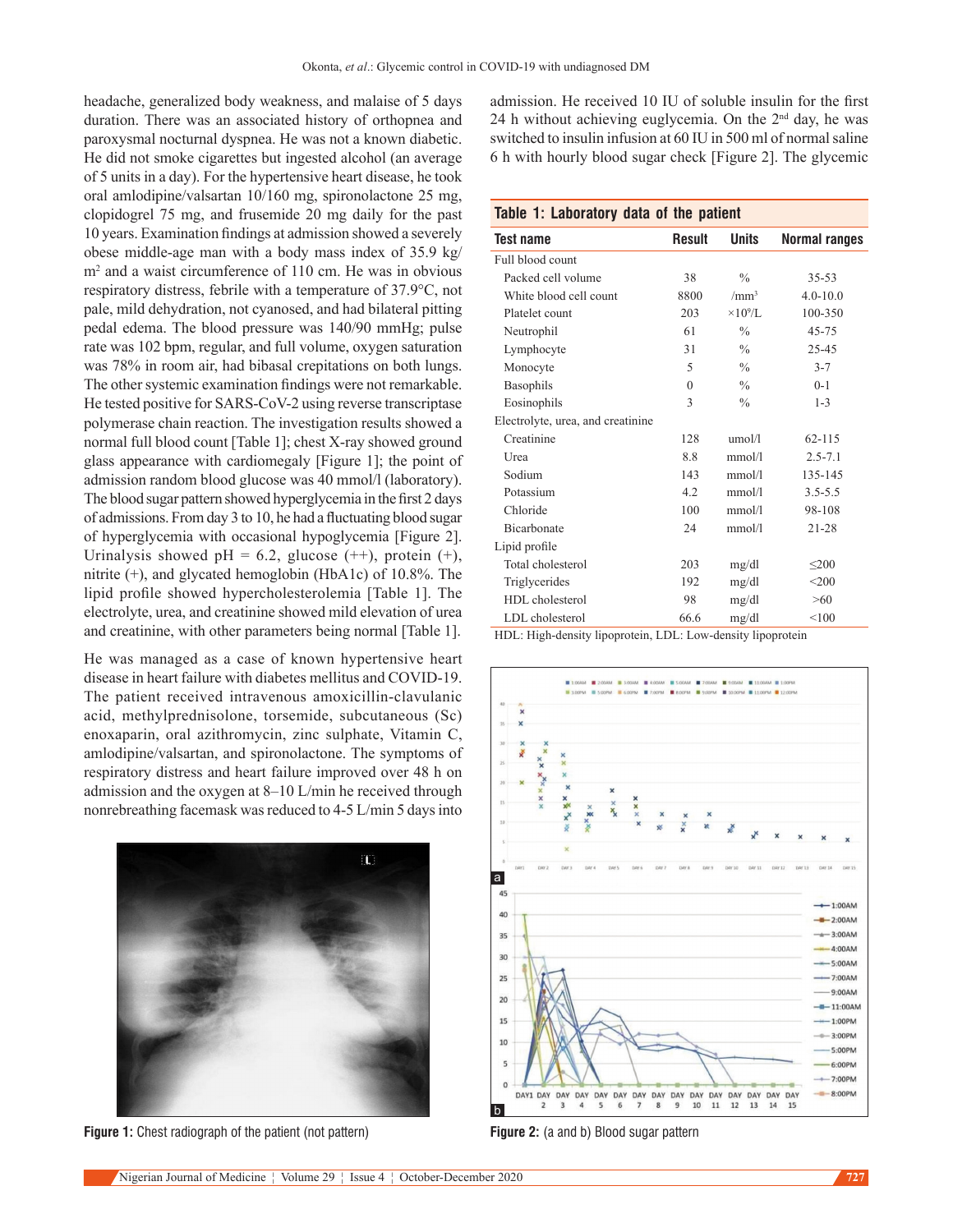control was still suboptimal on the  $3<sup>rd</sup>$  day, with the insulin in the infusion increased to 80 IU with blood sugar check, as shown in Figure 2. On the  $4<sup>th</sup>$  day, he was commenced on Sc isophane human insulin 20 IU 8 h with a 2 h infusion of normal saline + 40 IU of insulin and Sc Glargine 20 IU nocte with blood sugar check as shown in Figure 2. This regimen was maintained until the 6<sup>th</sup> day before the withdrawal of the infusion. Subsequently, vildagliptin/metformin 50/1000 mg twice daily was added, and Sc soluble insulin 20 IU, Sc Glargine 20 IU nocte was continued for the  $7<sup>th</sup>$ ,  $8<sup>th</sup>$ ,  $9<sup>th</sup>$  and  $10<sup>th</sup>$ days with blood sugar check as shown in Figure 2.

From the 11<sup>th</sup> day, he was commenced on Sc premixed Lispro 28 IU AM and 14 IU PM and vildagliptin/metformin 50/1000 mg twice daily with blood sugar checks, as shown in Figure 2. The regimen was continued till discharge on the fifteenth day and when proper glycemic control was achieved, as shown in Figure 2. He was maintained on tablets vildagliptin/metformin twice daily. He was weaned off oxygen therapy after 10 days on admission and discharged home 15 days after the admission on oral medications. On follow‑up, he had euglycemia that ranged between 5.0 and 6.0 mmol/l.

## **Discussion**

Our patient was previously not a known diabetic but severely obese with markedly elevated random blood glucose on admission. He also had two-pluses of glucose in urinalysis with elevated HbA1c. Besides, he also presented with features of heart failure. Hence, he was diagnosed as a case of known hypertensive heart disease in heart failure with diabetes mellitus and COVID‑19. While the features of heart failure and respiratory distress improved following the commencement of treatments, he had persistent hyperglycemia, which extended to the  $10<sup>th</sup>$  day on admission with some difficulty before we achieved control of his blood sugar. He also had nitrite in the urinalysis, which could be explained by the lowered immunity in the patient, most likely from dysglycemia as there were no urinary symptoms.

Infection with SARS-CoV-2 in those with diabetes mellitus possibly triggers higher levels of stress conditions, with the more significant release of hyperglycemic hormones, for example., glucocorticoids and catecholamines, leading to hyperglycemia, and abnormal glucose variability.[7,8] Hyperglycemia can cause injury to a large number of organs and tissues.[9] Most cells in humans adapt to the rate of intracellular glucose transport under hyperglycemic conditions. However, βeta cells are unable to adapt and rather equilibrate their intracellular glucose level to the extracellular concentrations. Hence, they are more susceptible to the effect of hyperglycemia.<sup>[10-12]</sup> Hyperglycemia can cause acute and chronic complications that represent important determinants of morbidity and mortality.<sup>[13]</sup>

Diabetes and uncontrolled glycemia are significant predictors of severity and deaths in patients infected with different viruses, including the 2009 pandemic influenza A  $(H1N1)$ ,  $[14]$ SARS-CoV,<sup>[15]</sup> and Middle East respiratory syndrome-CoV.<sup>[16]</sup> Besides, the corticosteroids administered to hospitalized patients may cause acute hyperglycemia, suboptimal glycemic control, more extended hospital stays, and increased morbidity and mortality.<sup>[17,18]</sup> In the current SARS-CoV-2 pandemic, some studies did not find a clear association between diabetes and severe disease.<sup>[19,20]</sup> A recent meta-analysis could not confirm that diabetes increased the risk of COVID-19 infection but did find that it worsened the outcome.[21]

Individuals with marked abdominal obesity also have mechanical respiratory issues, with reduced ventilation of the basal part of the lungs, increasing the risk of pneumonia and hypoxemia.[22] Independent of diabetes, obesity is a significant risk factor for morbidity and mortality in COVID‑19 infection. In a study from Italy, 48% of patients with COVID-19 admitted to an intensive care unit were obese.<sup>[23]</sup>

There are concerns in patients of undiagnosed diabetes mellitus contracting COVID-19 infections as they have chances of a severe manifestation of pulmonary pathology. The unexplained interaction between diabetes mellitus and COVID-19 may set up a cascade of events in which COVID‑19 produces critical poor glycemic control, which worsens the severity of COVID-19.<sup>[24]</sup> The cytokine storm in COVID-19 may induce some form of insulin resistance and directly cause pancreatic beta‑cell destruction, and this may lead to worsening of glycemic control in patients of diabetes mellitus due to the massive release of cytokines and proinflammatory mediators.[24] Because of the increased mortality risk of diabetes mellitus with COVID-19, undiagnosed diabetes mellitus patients may be one of the worst sufferers if they happen to contract COVID-19 infection. The higher percentage of undiagnosed diabetes mellitus patients in Africa, in the scenario of the COVID-19 pandemic, may also progress to morbid states with COVID‑19 and may add up to the mortality rates.

## **Conclusion**

This case report highlighted the challenges that may face a patient with undiagnosed diabetes mellitus and COVID-19. It also brings forth the need to expand research options in COVID-19 and risk factors associated with the disease as the world strives to control the global pandemic.

## **Declaration of patient consent**

The authors certify that they have obtained all appropriate patient consent forms. In the form the patient(s) has/have given his/her/their consent for his/her/their images and other clinical information to be reported in the journal. The patients understand that their names and initials will not be published and due efforts will be made to conceal their identity, but anonymity cannot be guaranteed.

## **Financial support and sponsorship** Nil.

## **Conflicts of interest**

There are no conflicts of interest.